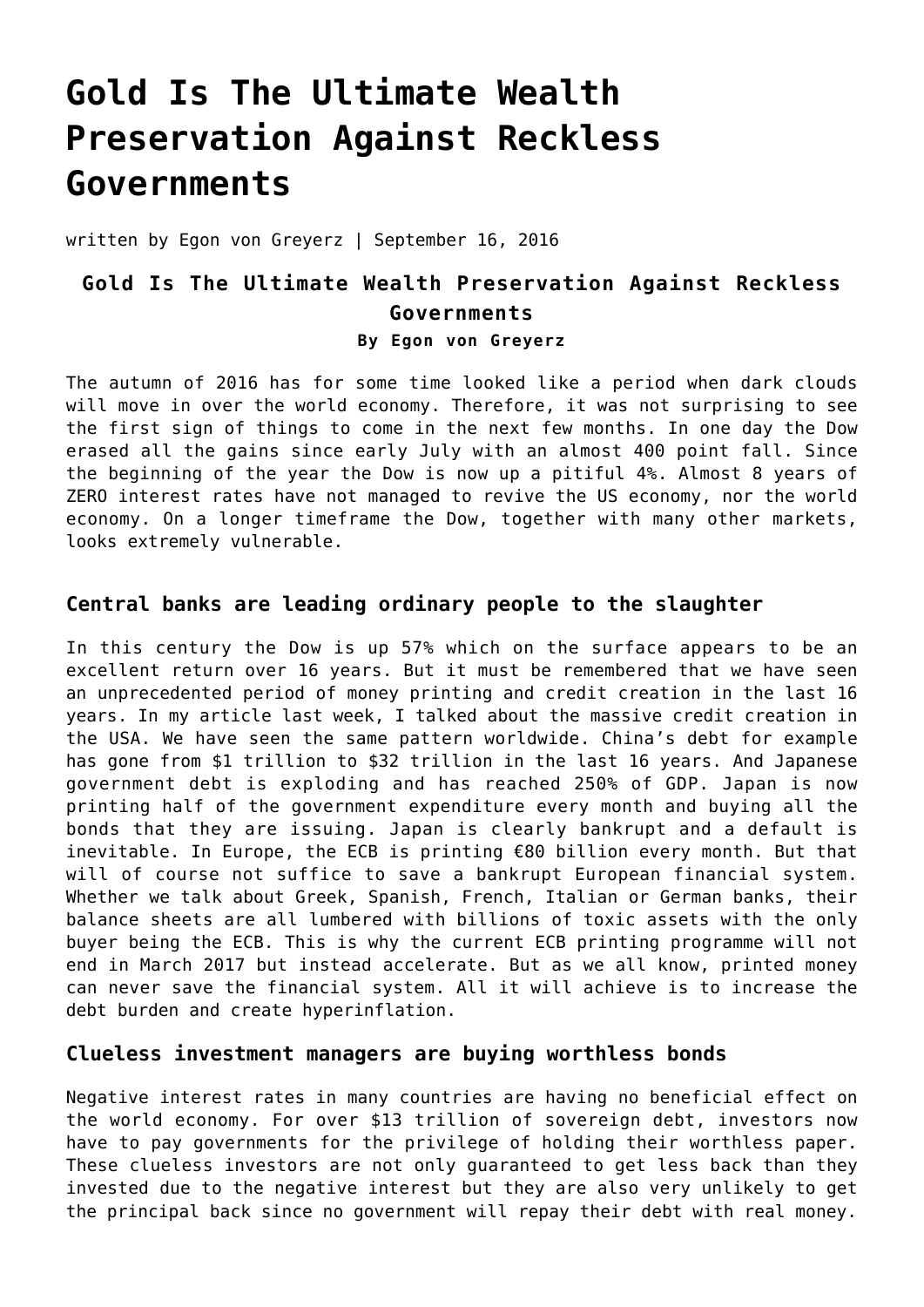As I have stated many times, government bonds is an investment that no one should own. But sadly most institutions and pension funds hold tens of trillions as custodians for the poor investors and pensioners who will see their savings totally evaporate. There has never been a time in history when savings and investments just disappear into a black hole never to return again. But the risk that this will happen in the next five years or so is now greater than any time. The consequences will be devastating.

#### **Real returns in stocks are abyssmal**

Investors around the world are now facing massive risk in all asset markets be it stocks, bonds or property. The Dow's rise of 57% since 2000 looks very different if it is compared to constant purchasing power rather than inflated dollars. In real terms, measured against gold, the Dow is down 70% in the last 16 years.



Stock markets worldwide have since the beginning of 2016 underperformed gold and silver substantially. The Dow is down 19% against gold in 2016 and 25% against silver. Silver has been one of the best performing asset classes this year.



But this is likely to be just the beginning of gold and silver's rise against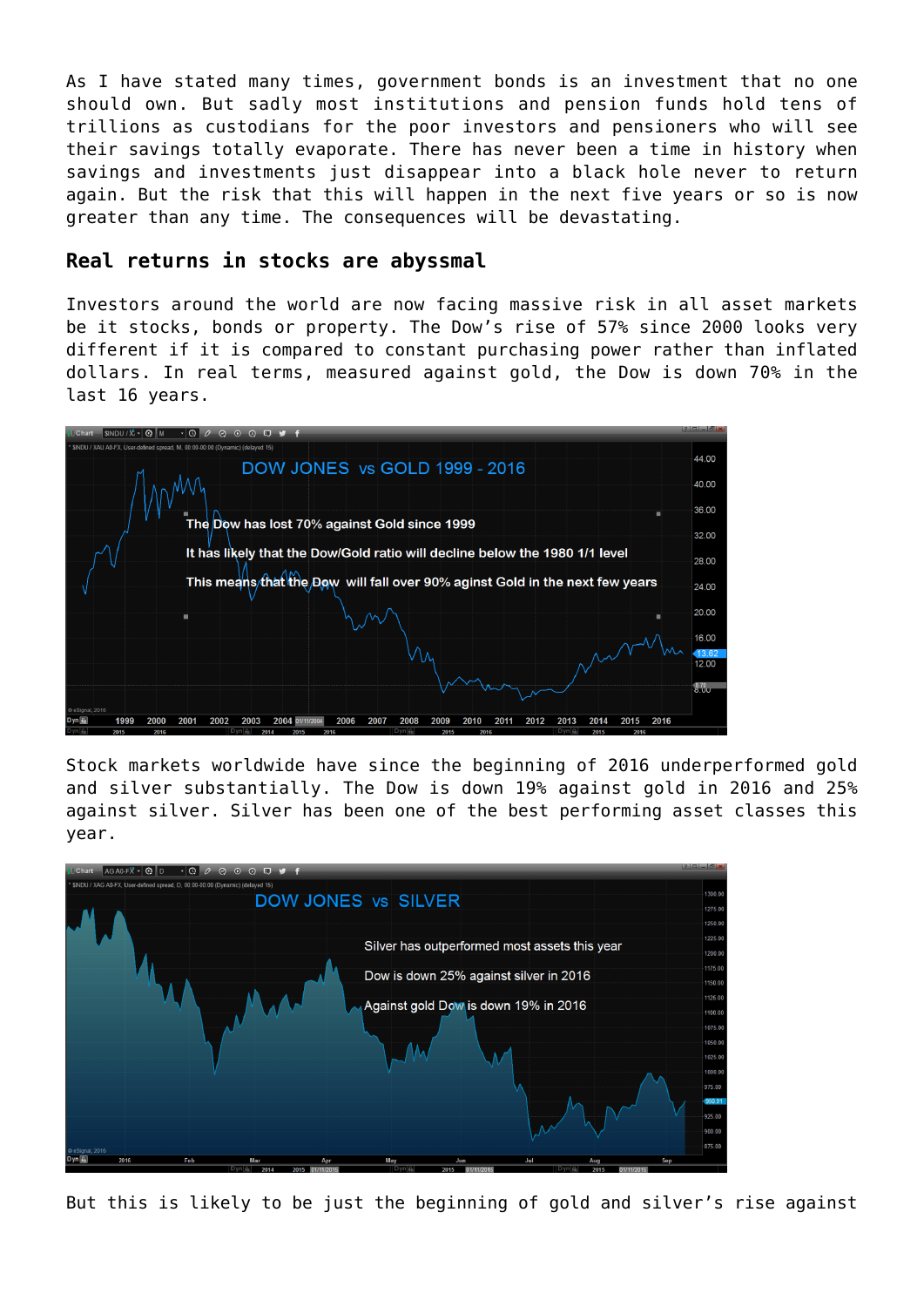all other asset markets. Over the next five years I would expect most global stock markets to decline at least 90% against the precious metals.

# **Gold and silver will be star performers in the next 5+ years**

Gold has gone up by 25% this year in dollar terms. The correction in the precious metals that has lasted since 2011 finished in December 2015. Gold and silver have now resumed their uptrend and it is not unlikely that we will see new highs in the next few months above the \$1,920 for gold and \$50 for silver. In the next few years, gold and silver could easily reach \$10,000 and \$500 respectively. [The gold silver ration could even go to 10 as John Embry](https://www.youtube.com/watch?v=J8kNPjyprLg) [and I discussed recently.](https://www.youtube.com/watch?v=J8kNPjyprLg) That would give us a silver price of \$1,000. But before the coming money printing bonanza by central banks has finished, we could see multiples of those targets in a hyperinflationary collapse of paper money values.



So today is still an excellent time to buy gold and silver, but I doubt that we will see these prices for much longer.

# **Don't buy gold or silver that will never be yours**

When precious metals are bought for wealth preservation purposes, certain cardinal rules must be followed.

**The following methods to acquire/hold gold and silver is NOT wealth preservation and must therefore be avoided at all costs:**

- **Gold and silver ETFs** Most ETFs are not backed by physical metals even if they indicate they are. If you read the prospectuses properly, you will find that even the gold/silver backed ETFs can hold paper metals instead. Also ETFs are in effect a paper investment within the financial system that investors are unlikely to get possession of in case of a default.
- **Futures and bank paper gold/silver** These must also be avoided since they are just paper claims that will never be settled in case of a crisis.
- **Gold/silver stored in a bank**  We have seen numerous examples of clients